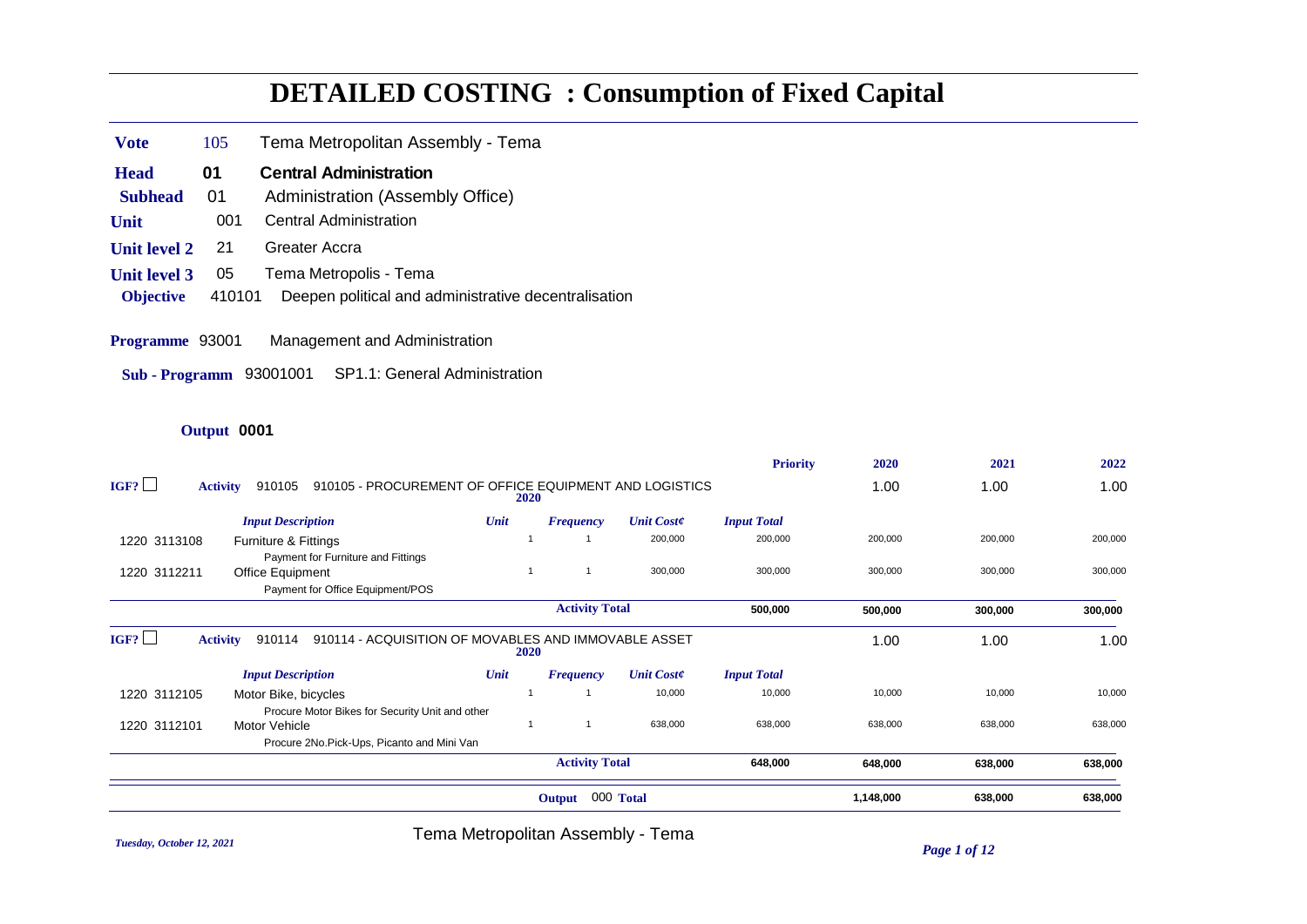|                                  | <b>Objective Total</b> | 1,148,000 | 638,000 | 638,000 |
|----------------------------------|------------------------|-----------|---------|---------|
| Central Administration           |                        | 1,148,000 | 638,000 | 638,000 |
| Administration (Assembly Office) |                        | 1,148,000 | 638,000 | 638,000 |
|                                  | <b>Head Total</b>      | 1,148,000 | 638,000 | 638,000 |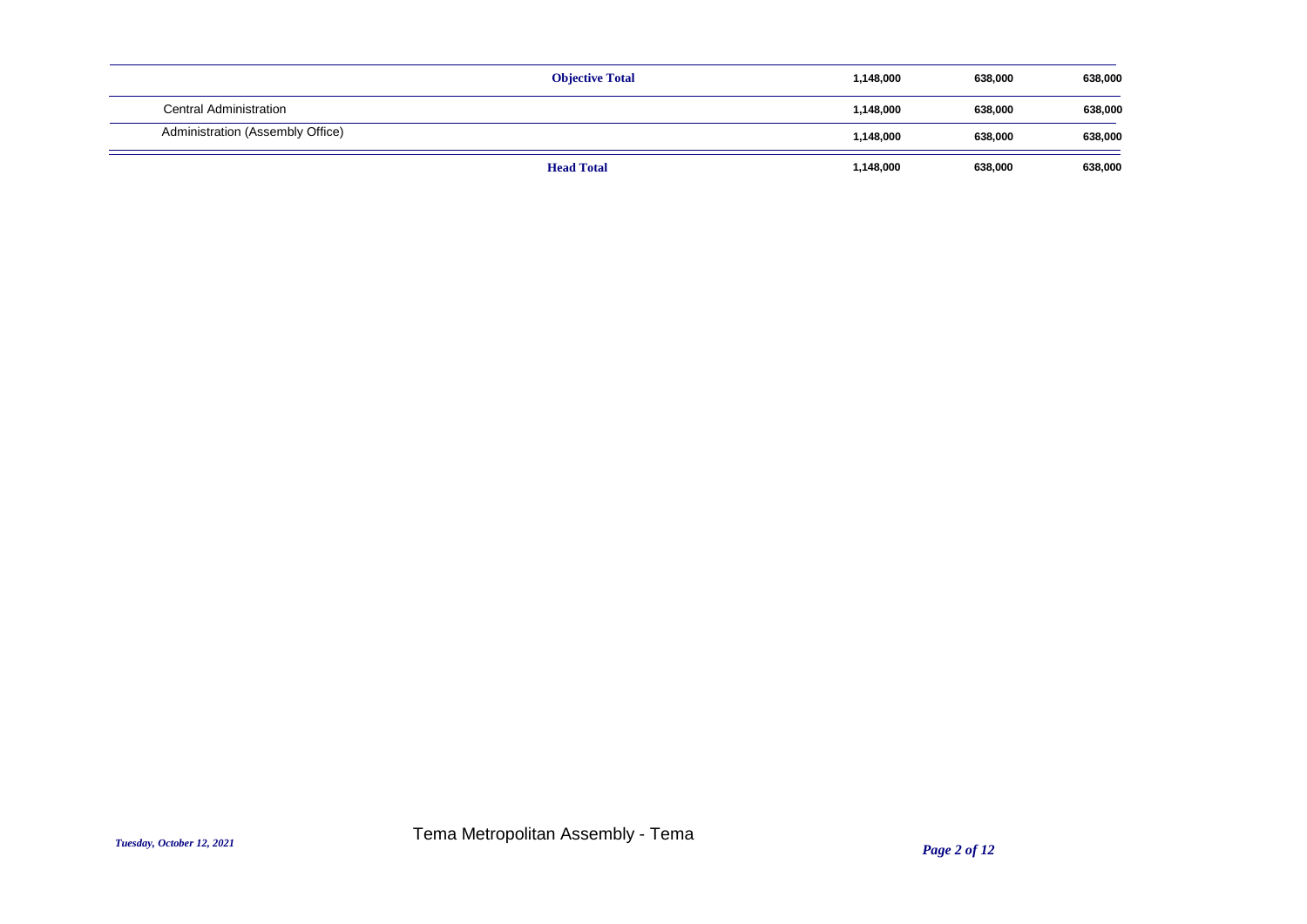- **Vote** 105 Tema Metropolitan Assembly Tema
- **Head** 03 Education, Youth and Sports
- **Subhead** 02 Education
- **Unit** 002 Primary
- **Unit level 2** 21 Greater Accra
- **Unit level 3** 05 Tema Metropolis Tema
- **Objective** 520101 4.1 Ensure free, equitable and quality edu. for all by 2030
- **Programme** 93003 Social Services Delivery
- **Sub Programm** 93003001 SP3.1: Education, Youth and Sports Management

## **Output** 0001

|              |                                                                                   |                |                       |                   | <b>Priority</b>    | 2020      | 2021      | 2022      |
|--------------|-----------------------------------------------------------------------------------|----------------|-----------------------|-------------------|--------------------|-----------|-----------|-----------|
| IGF?         | 910114 - ACQUISITION OF MOVABLES AND IMMOVABLE ASSET<br><b>Activity</b><br>910114 | 2020           |                       |                   |                    | 1.00      | 1.00      | 1.00      |
|              | <b>Input Description</b>                                                          | Unit           | <b>Frequency</b>      | <b>Unit Coste</b> | <b>Input Total</b> |           |           |           |
| 1260 3111205 | School Buildings                                                                  |                |                       | 50,000            | 50,000             | 50,000    | 50,000    | 50,000    |
|              | Completion of 1 No. 6-Unit Classroom Block a                                      |                |                       |                   |                    |           |           |           |
| 1260 3111205 | School Buildings                                                                  |                |                       | 70,000            | 70,000             | 70,000    | 70,000    | 70,000    |
|              | Construct 4-Unit Classroom Block at Manhean                                       |                |                       |                   |                    |           |           |           |
| 1260 3111205 | School Buildings                                                                  | -1             |                       | 700,000           | 700,000            | 700,000   | 700,000   | 700,000   |
|              | Construct 12 No. - Unit Classroom Block at Ne                                     |                |                       |                   |                    |           |           |           |
| 1260 3111205 | School Buildings                                                                  | $\overline{1}$ |                       | 500,000           | 500,000            | 500,000   | 500,000   | 500,000   |
|              | Completion of fencewall around Schools in the                                     |                |                       |                   |                    |           |           |           |
| 1260 3111205 | <b>School Buildings</b>                                                           | -1             |                       | 200,000           | 200,000            | 200,000   | 200,000   | 200,000   |
|              | Construction of 1 No. Two Storey 12-Unit Class                                    |                |                       |                   |                    |           |           |           |
| 1260 3111205 | School Buildings                                                                  |                | $\mathbf{1}$          | 100,000           | 100,000            | 100,000   | 100,000   | 100,000   |
|              | Rehabilitation of Comm.7 No.1 and 2 Basic Sch                                     |                | $\overline{1}$        |                   |                    |           |           |           |
| 1260 3111205 | School Buildings                                                                  | $\overline{1}$ |                       | 300,000           | 300,000            | 300,000   | 300,000   | 300,000   |
|              | CompletiConstruct 1 No. 2-storey 12-Unit Clas                                     | -1             |                       |                   |                    |           |           |           |
| 1220 3111205 | School Buildings                                                                  |                |                       | 1,140,000         | 1,140,000          | 1,140,000 | 1,140,000 | 1,140,000 |
|              | Completion of fencewall around Schools in the                                     | $\overline{1}$ |                       | 86,000            | 86,000             | 86,000    | 86,000    | 86,000    |
| 1260 3111205 | School Buildings                                                                  |                |                       |                   |                    |           |           |           |
|              | Construction of 1 No. 2-Unit Classroom Block                                      |                |                       |                   |                    |           |           |           |
|              |                                                                                   |                | <b>Activity Total</b> |                   | 3,146,000          | 3,146,000 | 86,000    | 86,000    |
|              |                                                                                   |                | Output                | 000 Total         |                    | 3,146,000 | 86,000    | 86,000    |

*Tuesday, October 12, 2021 Page 3 of 12* Tema Metropolitan Assembly - Tema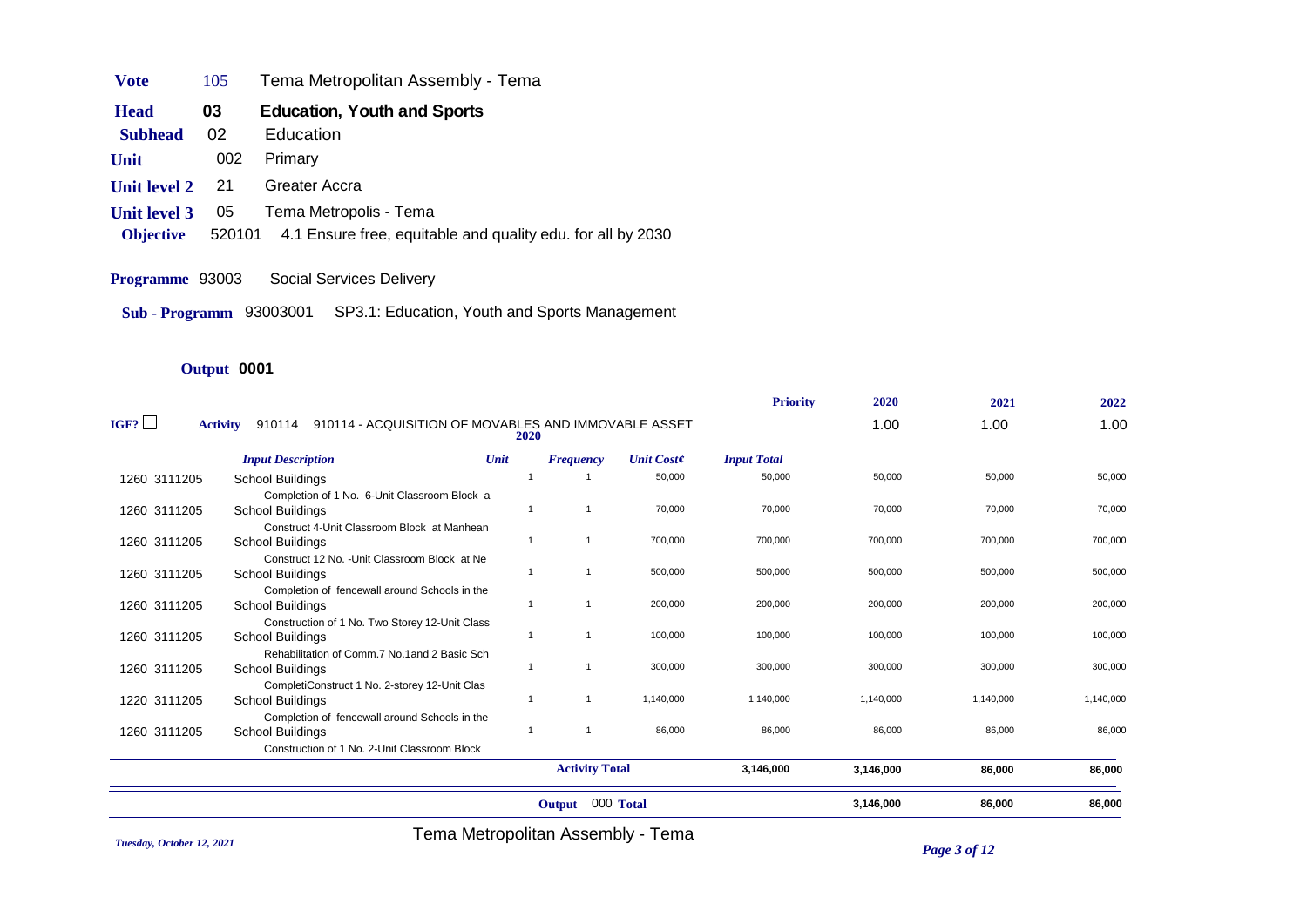|           | <b>Objective Total</b> | 3,146,000 | 86,000 | 86,000 |
|-----------|------------------------|-----------|--------|--------|
| Primary   |                        | 3,146,000 | 86,000 | 86,000 |
| Education |                        | 3,146,000 | 86,000 | 86,000 |
|           | <b>Head Total</b>      | 3,146,000 | 86,000 | 86,000 |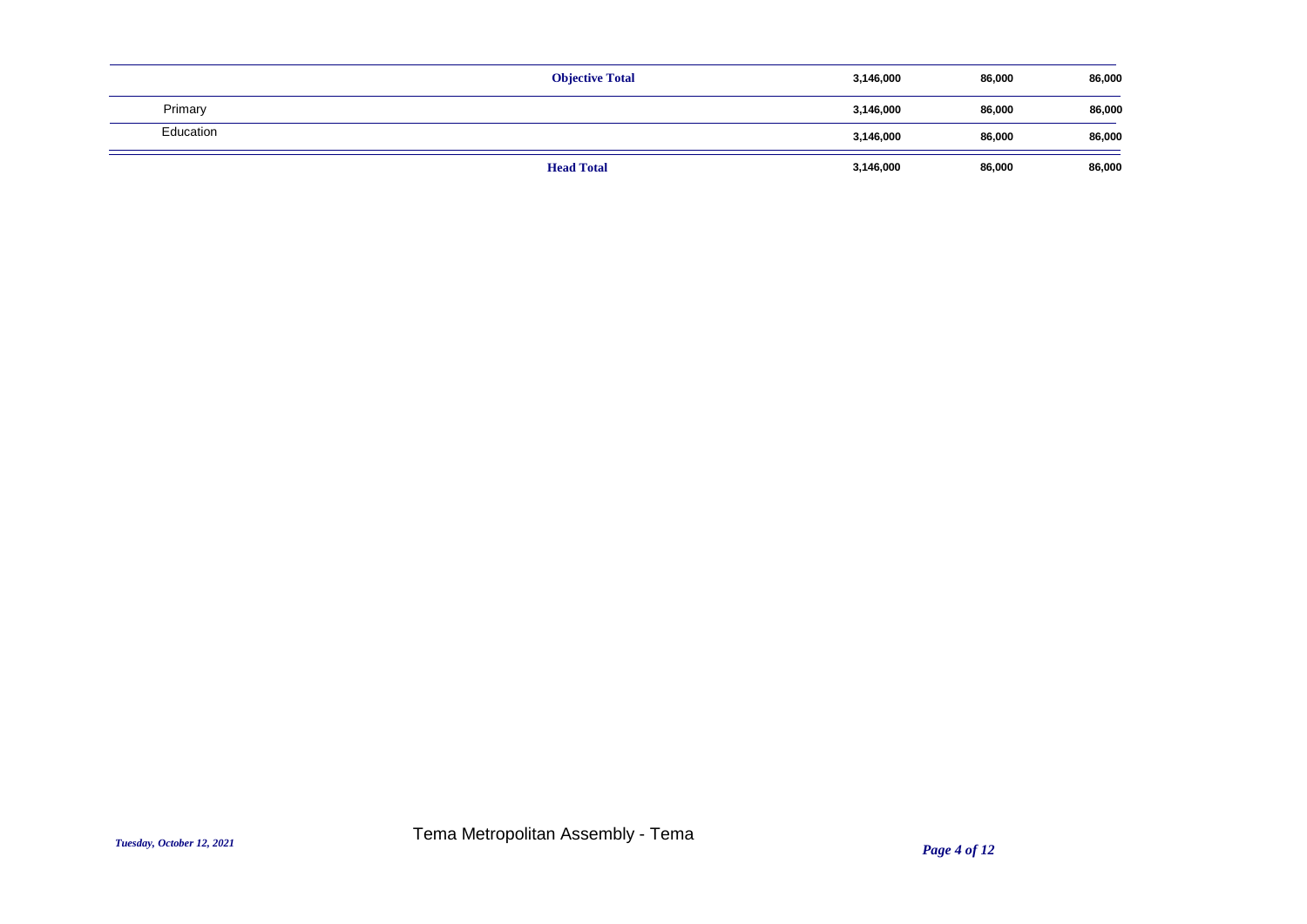| <b>Vote</b><br>105 | Tema Metropolitan Assembly - Tema |  |
|--------------------|-----------------------------------|--|
|--------------------|-----------------------------------|--|

- **Head** 04 Health
- **Subhead** 02 Environmental Health Unit
- **Unit** 001
- **Unit level 2** 21 Greater Accra
- **Unit level 3** 05 Tema Metropolis Tema
- **Objective** 210101 Reduce environmental pollution
- **Programme** 93005 Environmental and Sanitation Management
- **Sub Programm** 93005002 SP5.2: Environmental Protection and Waste Management

# **Output** 0001

|              |                                                                                   |                |                        |                   | <b>Priority</b>    | 2020    | 2021    | 2022    |
|--------------|-----------------------------------------------------------------------------------|----------------|------------------------|-------------------|--------------------|---------|---------|---------|
| IGF?         | 910114 - ACQUISITION OF MOVABLES AND IMMOVABLE ASSET<br><b>Activity</b><br>910114 | <b>2020</b>    |                        |                   |                    | 1.00    | 1.00    | 1.00    |
|              | <b>Input Description</b>                                                          | Unit           | <b>Frequency</b>       | <b>Unit Coste</b> | <b>Input Total</b> |         |         |         |
| 1220 3111302 | Cemeteries                                                                        |                |                        | 50,000            | 50,000             | 50,000  | 50,000  | 50,000  |
|              | Construction of fencewall around Tema New t                                       |                |                        |                   |                    |         |         |         |
| 1400 3113110 | <b>Water Systems</b>                                                              | $\overline{1}$ | $\overline{1}$         | 166,821           | 166,821            | 166,821 | 166,821 | 166,821 |
|              | Provision of portable water facility for No.5 Mar                                 |                |                        |                   |                    |         |         |         |
| 1220 3111206 | Slaughter House                                                                   |                |                        | 20,000            | 20,000             | 20,000  | 20,000  | 20,000  |
|              | Construction of Pound and Installation of Gas                                     |                |                        |                   |                    |         |         |         |
| 1220 3111302 | Cemeteries                                                                        | $\overline{1}$ |                        | 100,000           | 100,000            | 100,000 | 100,000 | 100,000 |
|              | Support for redevelopment of Community nine                                       |                |                        |                   |                    |         |         |         |
|              |                                                                                   |                | <b>Activity Total</b>  |                   | 336,821            | 336,821 | 100,000 | 100,000 |
|              |                                                                                   |                | Output 000 Total       |                   |                    | 336,821 | 100,000 | 100,000 |
|              |                                                                                   |                | <b>Objective Total</b> |                   |                    | 336,821 | 100,000 | 100,000 |
|              |                                                                                   |                |                        |                   |                    | 336,821 | 100,000 | 100,000 |
|              | <b>Environmental Health Unit</b>                                                  |                |                        |                   |                    | 336,821 | 100,000 | 100,000 |
|              |                                                                                   |                | <b>Head Total</b>      |                   |                    | 336,821 | 100,000 | 100,000 |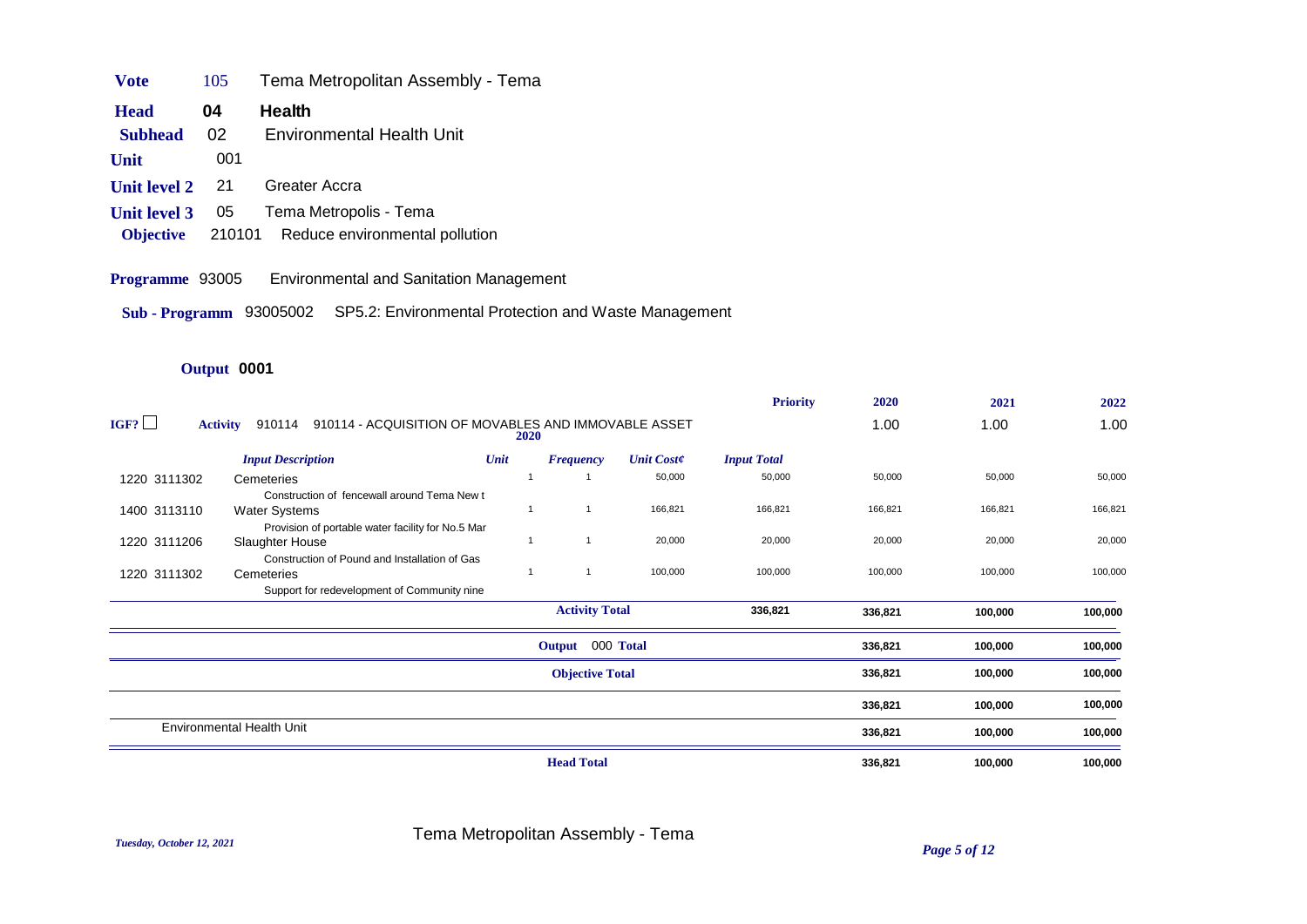| <b>Vote</b>         | 105 | Tema Metropolitan Assembly - Tema |
|---------------------|-----|-----------------------------------|
| <b>Head</b>         | 05  | Waste Management                  |
| <b>Subhead</b>      | 00  | Metro Waste Management Department |
| Unit                | 001 |                                   |
| <b>Unit level 2</b> | 21  | Greater Accra                     |
| <b>Unit level 3</b> | 05  | Tema Metropolis - Tema            |

- **Objective** 210101 Reduce environmental pollution
- **Programme** 93005 Environmental and Sanitation Management

**Sub - Programm** 93005002 SP5.2: Environmental Protection and Waste Management

## **Output** 0002

|              |                                                                             |                                              |      |                       |                   | <b>Priority</b>    | 2020      | 2021      | 2022      |
|--------------|-----------------------------------------------------------------------------|----------------------------------------------|------|-----------------------|-------------------|--------------------|-----------|-----------|-----------|
| IGF?         | <b>Activity</b><br>910901                                                   | 910901 - Environmental sanitation Management | 2020 |                       |                   |                    | 1.00      | 1.00      | 1.00      |
|              | <b>Input Description</b>                                                    | Unit                                         |      | <b>Frequency</b>      | <b>Unit Coste</b> | <b>Input Total</b> |           |           |           |
| 1340 3112211 | <b>Office Equipment</b><br>Office equipment                                 |                                              |      |                       | 50,000            | 50,000             | 50.000    | 50,000    | 50,000    |
|              |                                                                             |                                              |      | <b>Activity Total</b> |                   | 50,000             | 50,000    | 50,000    | 50,000    |
| IGF?         | 910902<br><b>Activity</b>                                                   | 910902 - Solid waste management              | 2020 |                       |                   |                    | 1.00      | 1.00      | 1.00      |
|              | <b>Input Description</b>                                                    | Unit                                         |      | <b>Frequency</b>      | <b>Unit Coste</b> | <b>Input Total</b> |           |           |           |
| 1302 3112206 | <b>Plant and Machinery</b><br>Procurement of 8No. Skip containers for waste |                                              |      |                       | 200,000           | 200,000            | 200,000   | 200,000   | 200,000   |
|              |                                                                             |                                              |      | <b>Activity Total</b> |                   | 200,000            | 200,000   | 200,000   | 200,000   |
| IGF?         | <b>Activity</b><br>910903                                                   | 910903 - Liquid waste management             | 2020 |                       |                   |                    | 1.00      | 1.00      | 1.00      |
|              | <b>Input Description</b>                                                    | Unit                                         |      | <b>Frequency</b>      | <b>Unit Coste</b> | <b>Input Total</b> |           |           |           |
| 1340 3113102 | <b>Sewers</b>                                                               |                                              |      |                       | 5,000,000         | 5,000,000          | 5,000,000 | 5,000,000 | 5,000,000 |
|              | Construction of Communal Sewer System at B                                  |                                              |      |                       |                   |                    |           |           |           |
| 1340 3111303 | <b>Toilets</b>                                                              |                                              |      | 1                     | 750,000           | 750,000            | 750,000   | 750,000   | 750,000   |
|              | Construct 36 improved institutional Toilet and                              |                                              |      |                       |                   |                    |           |           |           |
|              |                                                                             |                                              |      | <b>Activity Total</b> |                   | 5,750,000          | 5,750,000 | 750,000   | 750,000   |

*Tuesday, October 12, 2021 Page 6 of 12* Tema Metropolitan Assembly - Tema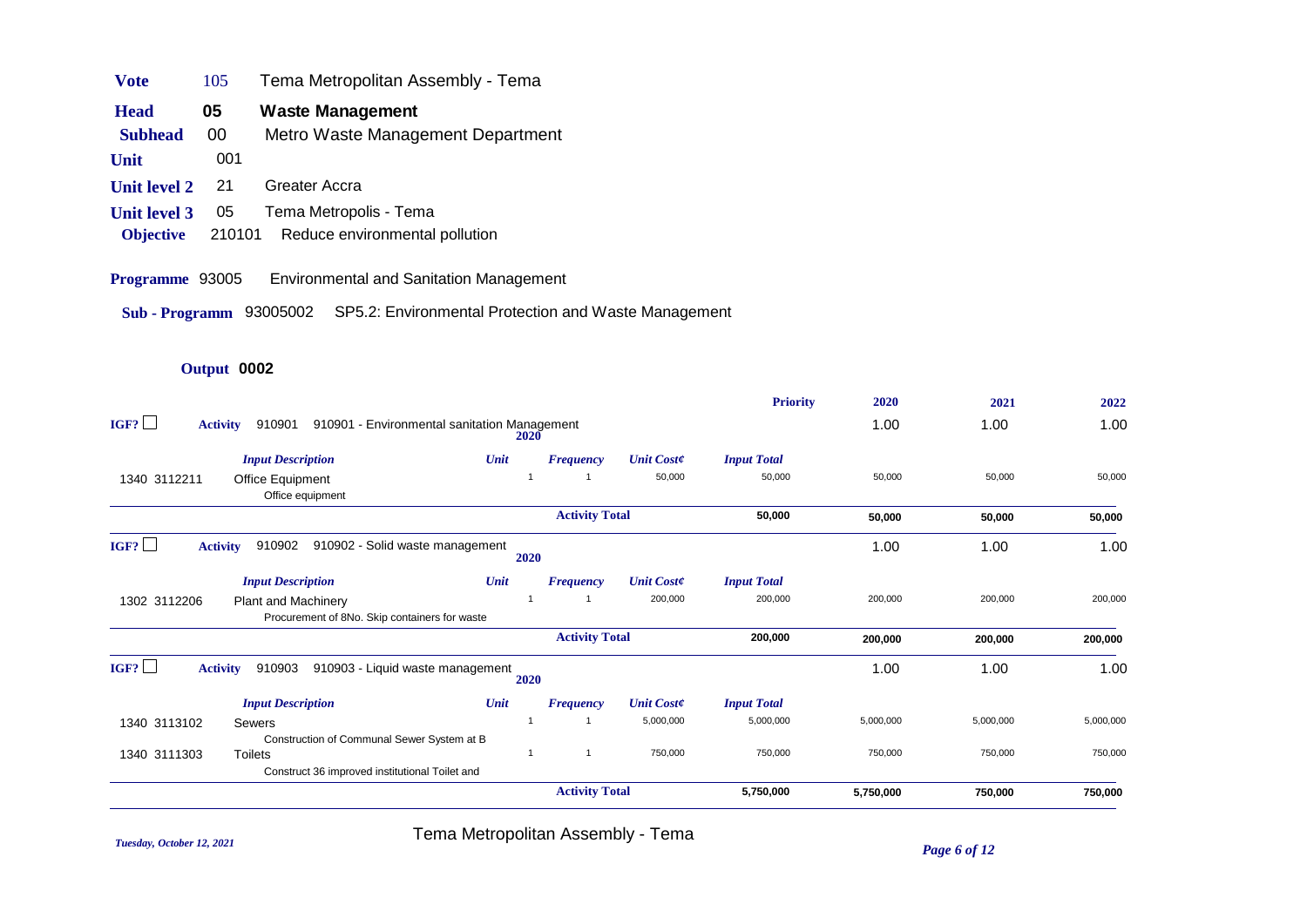|                                   | Output 000 Total       | 6,000,000 | 750,000 | 750,000 |
|-----------------------------------|------------------------|-----------|---------|---------|
|                                   | <b>Objective Total</b> | 6,000,000 | 750,000 | 750,000 |
|                                   |                        | 6,000,000 | 750,000 | 750,000 |
| Metro Waste Management Department |                        | 6,000,000 | 750,000 | 750,000 |
|                                   | <b>Head Total</b>      | 6,000,000 | 750,000 | 750,000 |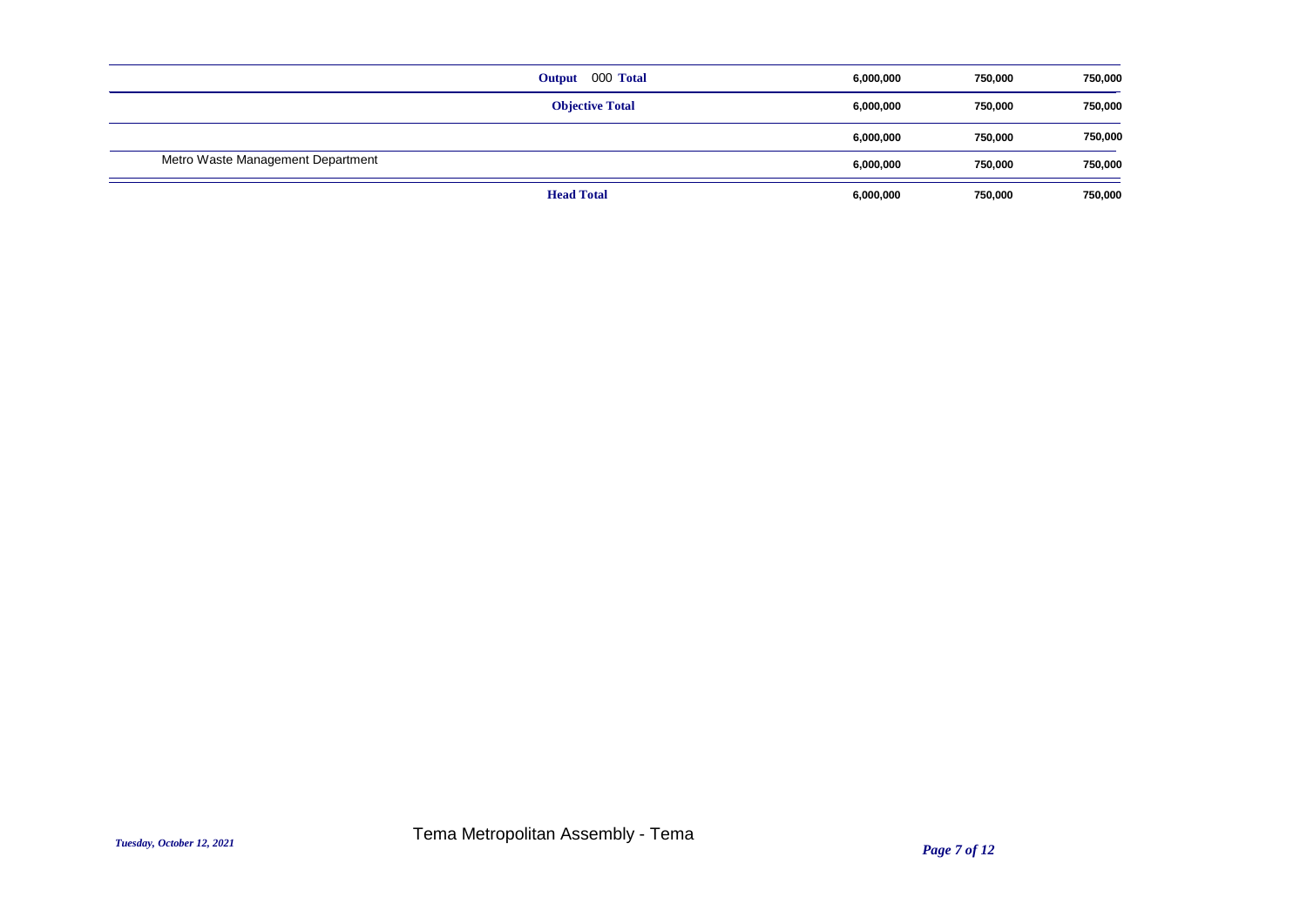| Vote             | 105 | Tema Metropolitan Assembly - Tema                                             |
|------------------|-----|-------------------------------------------------------------------------------|
| <b>Head</b>      | 07  | <b>Physical Planning</b>                                                      |
| <b>Subhead</b>   | -02 | Town and Country Planning                                                     |
| Unit             | 001 |                                                                               |
| Unit level 2     | 21  | Greater Accra                                                                 |
| Unit level 3     | 05  | Tema Metropolis - Tema                                                        |
| <b>Objective</b> |     | 310102 11.3 Enhance inclusive urbanization & capacity for settlement planning |

#### **Programme** 93002 Infrastructure Delivery and Management

**Sub - Programm** 93002003 SP2.3: Physical and Spatial Planning Development

# **Output** 0002

|                                                                             |                          |                   | <b>Priority</b>    | 2020   | 2021   | 2022   |
|-----------------------------------------------------------------------------|--------------------------|-------------------|--------------------|--------|--------|--------|
| IGF?<br>911002 - Land use and Spatial planning<br>911002<br><b>Activity</b> | <b>2020</b>              |                   |                    | 1.00   | 1.00   | 1.00   |
| <b>Input Description</b>                                                    | Unit<br><b>Frequency</b> | <b>Unit Coste</b> | <b>Input Total</b> |        |        |        |
| 1100 3112211<br>Office Equipment<br>Purchase of Office Equipment            |                          | 13,745            | 13,745             | 13,745 |        |        |
|                                                                             | <b>Activity Total</b>    |                   | 13,745             | 13,745 | 13,745 | 13,745 |
|                                                                             | Output 000 Total         |                   |                    | 13,745 | 13,745 | 13,745 |
|                                                                             | <b>Objective Total</b>   |                   |                    | 13,745 | 13,745 | 13,745 |
|                                                                             |                          |                   |                    | 13,745 | 13,745 | 13,745 |
| Town and Country Planning                                                   |                          |                   |                    | 13,745 | 13,745 | 13,745 |
|                                                                             | <b>Head Total</b>        |                   |                    | 13,745 | 13,745 | 13,745 |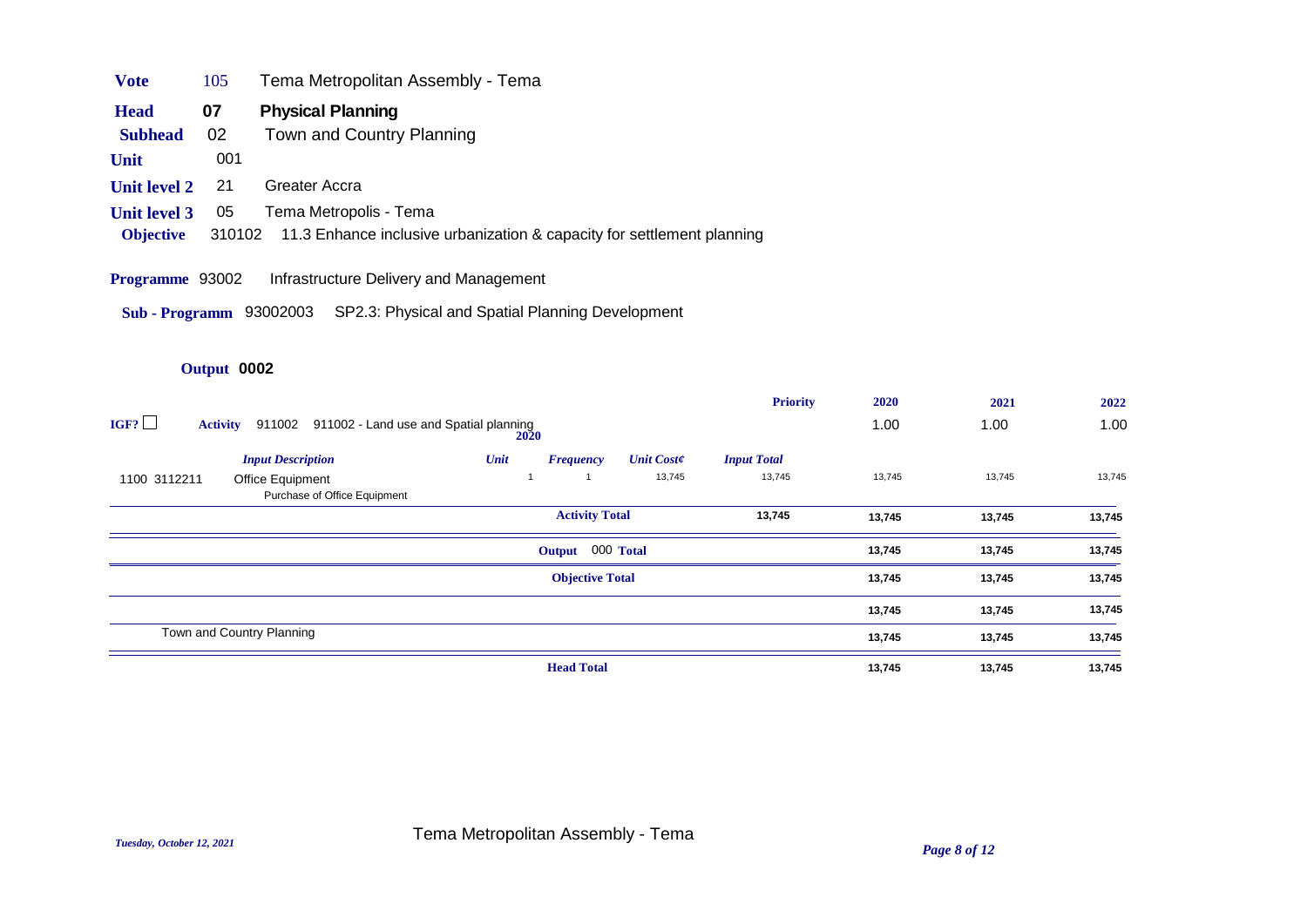**Unit level 3** 05 Tema Metropolis - Tema **Unit level 2** 21 Greater Accra **Unit** 001 **Subhead** 02 Public Works **Head** 10 Works **Vote** 105 Tema Metropolitan Assembly - Tema **Objective** 580202 9.1 Dev. qual., reliable, sust. & resilent infrast.

**Programme** 93002 Infrastructure Delivery and Management

**Sub - Programm** 93002001 SP2.1: Public Works Service

## **Output** 0001

|                            |                                                                                   |                          |                  |                   | <b>Priority</b>    | 2020      | 2021      | 2022      |
|----------------------------|-----------------------------------------------------------------------------------|--------------------------|------------------|-------------------|--------------------|-----------|-----------|-----------|
| IGF? $\mathsf{\mathsf{L}}$ | 910114 - ACQUISITION OF MOVABLES AND IMMOVABLE ASSET<br>910114<br><b>Activity</b> | 2020                     |                  |                   |                    | 1.00      | 1.00      | 1.00      |
|                            | <b>Input Description</b>                                                          | Unit                     | <b>Frequency</b> | <b>Unit Coste</b> | <b>Input Total</b> |           |           |           |
| 1400 3111204               | Office Buildings                                                                  |                          |                  | 500,000           | 500,000            | 500,000   | 500,000   | 500,000   |
| 1220 3111204               | Renovation of court complex at Community On<br>Office Buildings                   |                          |                  | 440,000           | 440,000            | 440,000   | 440,000   | 440,000   |
| 1220 3111204               | Construction of office stores and it anciliary faci<br>Office Buildings           |                          |                  | 700,000           | 700,000            | 700,000   | 700,000   | 700,000   |
| 1260 3111204               | Construction of Tema Newtown Divisional Poli<br>Office Buildings                  |                          | -1               | 200,000           | 200,000            | 200,000   | 200,000   | 200,000   |
| 1260 3111204               | Renovation of Tema Central Sub-Metro Office<br><b>Office Buildings</b>            |                          |                  | 400,000           | 400,000            | 400,000   | 400,000   | 400,000   |
| 1220 3111305               | Renovation of Tema East Sub-Metro Office. Pa<br>Car/Lorry Park                    | $\overline{\phantom{a}}$ | -1               | 20,000            | 20,000             | 20,000    | 20,000    | 20,000    |
|                            | Pavement of Roads side in the Metropolis                                          |                          |                  |                   |                    |           |           |           |
| 1260 3112202               | <b>Agricultural Machinery</b><br>support Self help Projects                       |                          |                  | 100,000           | 100,000            | 100,000   | 100,000   | 100,000   |
| 1260 3111304               | Markets                                                                           |                          |                  | 60,000            | 60,000             | 60,000    | 60,000    | 60,000    |
| 1220 3111307               | Support for construction of proposed Shop and<br>Road Signals                     |                          | -1               | 1,200,000         | 1,200,000          | 1,200,000 | 1,200,000 | 1,200,000 |
| 1260 3111207               | Supply and installation of 3000 LED streetlight<br><b>Health Centres</b>          |                          |                  | 50,000            | 50,000             | 50,000    | 50,000    | 50,000    |
| 1220 3111305               | Furnishing of CHPS Compound<br>Car/Lorry Park                                     |                          |                  | 50,000            | 50,000             | 50,000    | 50,000    | 50,000    |
|                            | $\sim$ $\sim$ $\sim$ $\sim$ $\sim$ $\sim$ $\sim$                                  |                          |                  |                   |                    |           |           |           |

Redevelopment of the TMA Car Park

Tema Metropolitan Assembly - Tema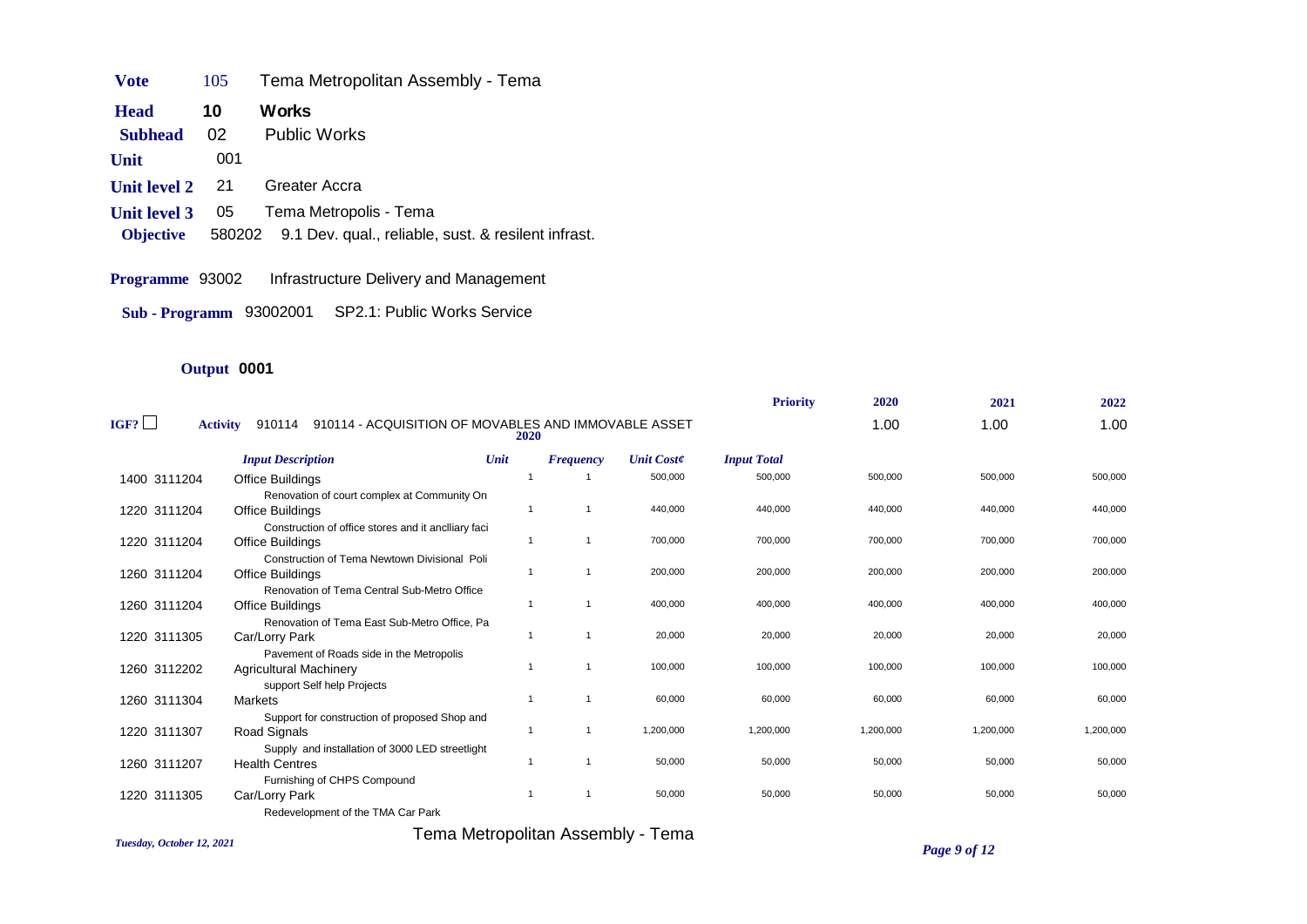| 1400 3111305        | Car/Lorry Park                                                       |                        | 500,000 | 500,000   | 500,000   | 500,000 | 500,000 |
|---------------------|----------------------------------------------------------------------|------------------------|---------|-----------|-----------|---------|---------|
|                     | Rehabilitation of Lorry parks at TemaC1 Main                         |                        |         |           |           |         |         |
| 1220 3111304        | Markets                                                              |                        | 275,720 | 275,720   | 275,720   | 275,720 | 275,720 |
|                     | Maintenance of Markets                                               |                        |         |           |           |         |         |
| 1260 3111204        | Office Buildings                                                     |                        | 50,000  | 50,000    | 50,000    | 50,000  | 50,000  |
| 1220 3111255        | Establishing/Strenghtening Sub- structures<br>WIP - Office Buildings |                        | 620,000 | 620,000   | 620,000   | 620,000 | 620,000 |
|                     | Construction of 4-storey New Office Complex                          |                        |         |           |           |         |         |
| 1260 3111307        | Road Signals                                                         |                        | 300,000 | 300,000   | 300,000   | 300,000 | 300,000 |
|                     | Supply and installation of 3000 LED streetlight                      |                        |         |           |           |         |         |
|                     |                                                                      | <b>Activity Total</b>  |         | 5,465,720 | 5,465,720 | 300,000 | 300,000 |
|                     |                                                                      | 000 Total<br>Output    |         |           | 5,465,720 | 300,000 | 300,000 |
|                     |                                                                      | <b>Objective Total</b> |         |           | 5,465,720 | 300,000 | 300,000 |
|                     |                                                                      |                        |         |           | 5,465,720 | 300,000 | 300,000 |
| <b>Public Works</b> |                                                                      |                        |         |           | 5,465,720 | 300,000 | 300,000 |
|                     |                                                                      | <b>Head Total</b>      |         |           | 5,465,720 | 300,000 | 300,000 |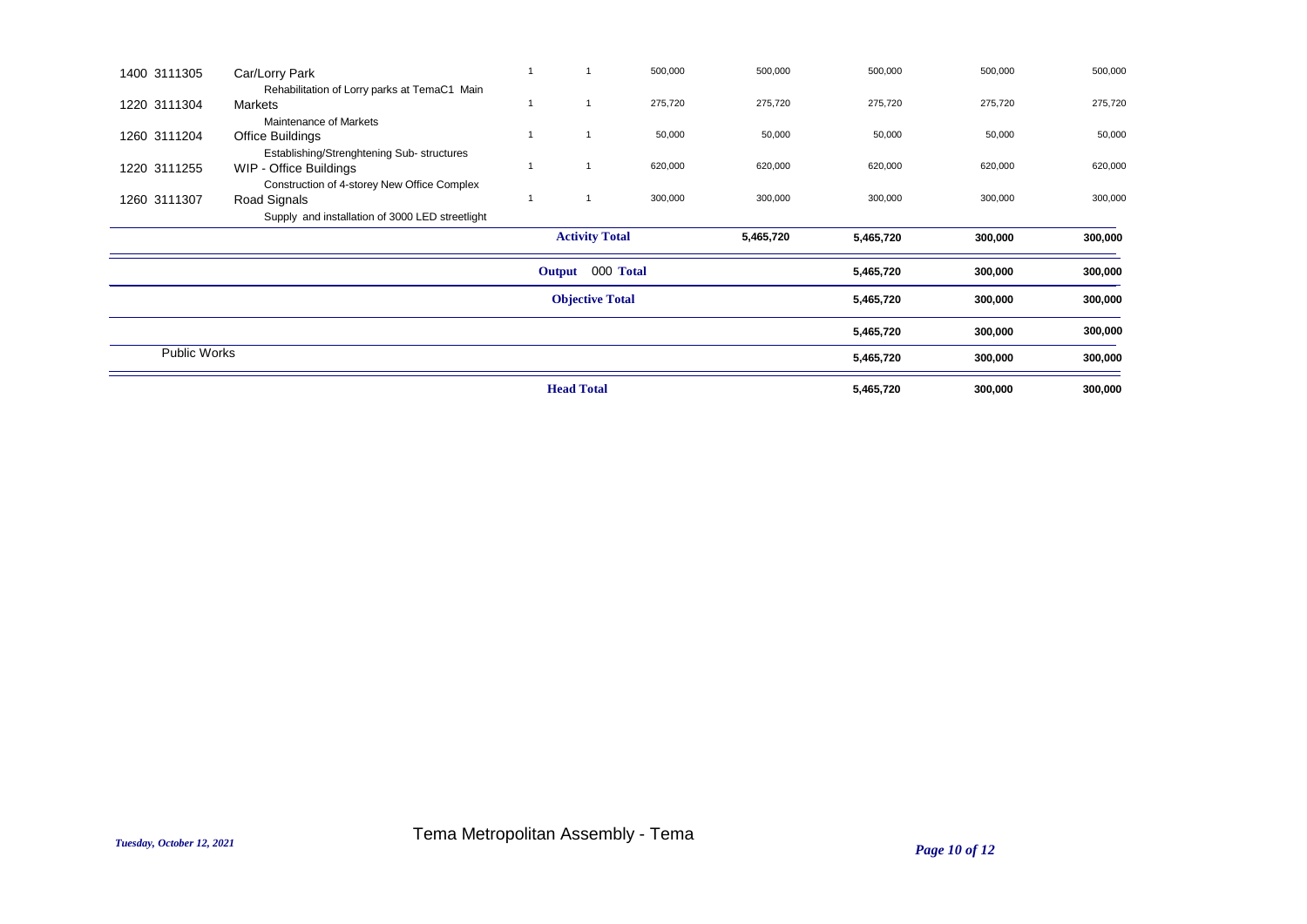| Vote                | 105 | Tema Metropolitan Assembly - Tema             |
|---------------------|-----|-----------------------------------------------|
| <b>Head</b>         | 14  | Transport                                     |
| <b>Subhead</b>      | 00  | <b>Metro Road Transport</b>                   |
| Unit                | 001 |                                               |
| <b>Unit level 2</b> | 21  | Greater Accra                                 |
| <b>Unit level 3</b> | 05  | Tema Metropolis - Tema                        |
| <b>Objective</b>    |     | 390202 11.2 Improve transport and road safety |

- **Programme** 93004 Economic Development
- **Sub Programm** 93004002 SP4.2: Transport and Traffic Management

# **Output** 0001

|                                                                       |                                                         | <b>Priority</b>    | 2020    | 2021    | 2022    |
|-----------------------------------------------------------------------|---------------------------------------------------------|--------------------|---------|---------|---------|
| IGF?<br>910115<br><b>Activity</b><br>UPGRADING OF EXISTING ASSET 3020 | 910115 - MAINTENANCE, REHABILITATION, REFURBISHMENT AND |                    | 1.00    | 1.00    | 1.00    |
| <b>Input Description</b>                                              | Unit<br><b>Unit Coste</b><br><b>Frequency</b>           | <b>Input Total</b> |         |         |         |
| 1220 3111305<br>Car/Lorry Park                                        | 100,000                                                 | 100,000            | 100,000 | 100,000 | 100,000 |
| Rehabilitation of Lorry parks and walkway                             |                                                         |                    |         |         |         |
|                                                                       | <b>Activity Total</b>                                   | 100,000            | 100,000 | 100,000 | 100,000 |
|                                                                       | Output 000 Total                                        |                    | 100,000 | 100,000 | 100,000 |
|                                                                       | <b>Objective Total</b>                                  |                    | 100,000 | 100,000 | 100,000 |
|                                                                       |                                                         |                    | 100,000 | 100,000 | 100,000 |
| Metro Road Transport                                                  |                                                         |                    | 100,000 | 100,000 | 100,000 |
|                                                                       | <b>Head Total</b>                                       |                    | 100,000 | 100,000 | 100,000 |